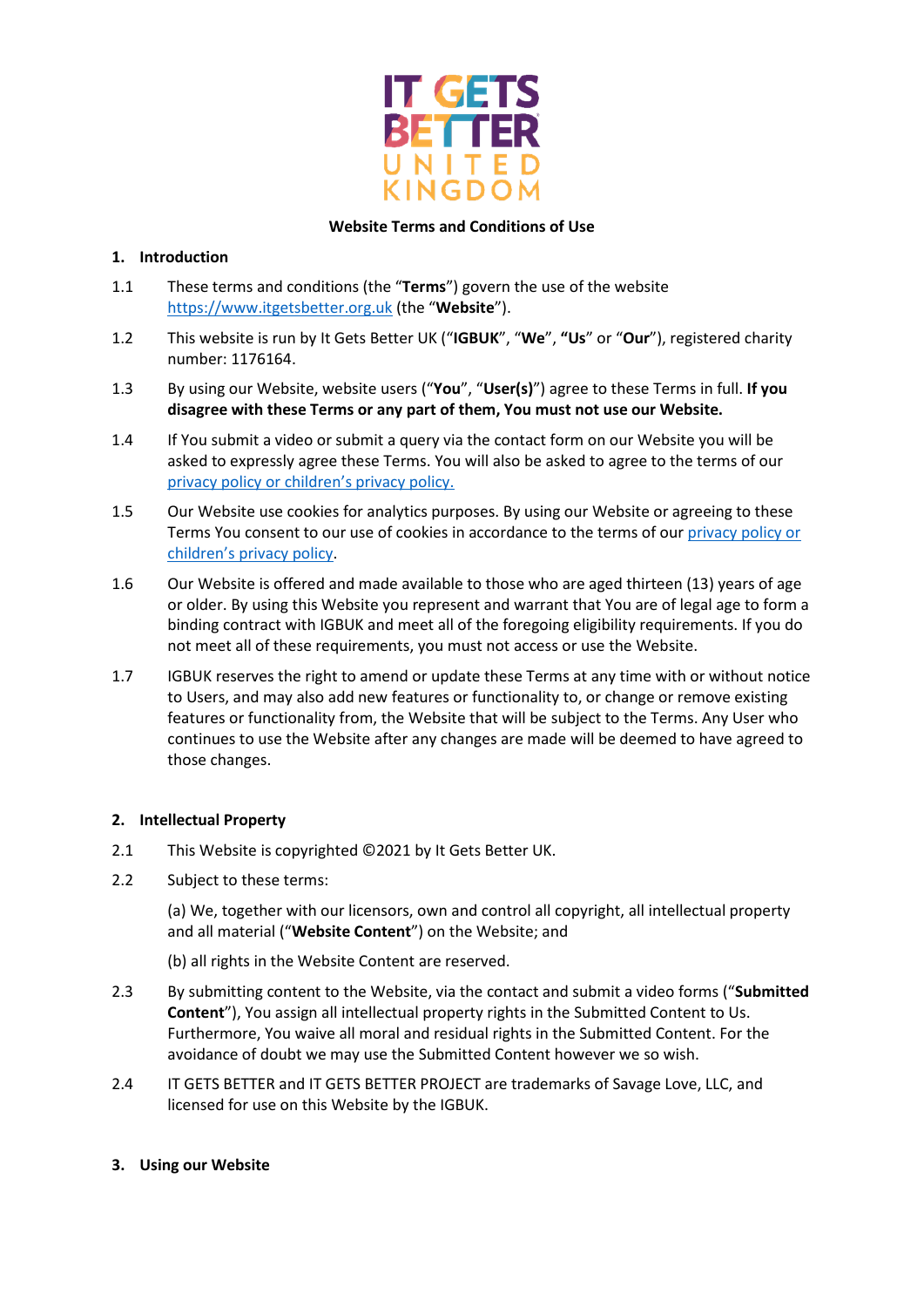

- 3.1 You may browse, view or submit content to us via the Website.
- 3.2 Unless You own or control relevant rights in the content, You may not:
	- (a) republish material from our Website;
	- (b) sell, rent or sub-license material from our Website;
	- (c) exploit material from the website for a commercial purpose;

(d) interfere or disrupt the Website or servers or networks connected to the Website, including by transmitting any worms, viruses, spyware, malware or any other code of a destructive or disruptive nature;

(e) inject content or code or otherwise alter or interfere with the way any the Website is rendered or displayed in a user's browser or device; and

(f) reproduce, publish, transmit, distribute, display, modify, create derivative works from, sell, or participate in any sale of, or exploit in any way, the IGBUK Website.

- 3.3 The Website may include links to third-party websites ("**Third-Party Sites**"). You access these sites at your own risk. IGBUK is not in control of these Third-Party Sites and cannot be held responsible for any harm that results from their usage.
- 3.4 We reserve the right to restrict the access to the Website, in whole or in part, at any time to any User for any reason.

#### **4. Disclaimer of Warranties**

- 4.1 THE WEBSITE, INCLUDING, WITHOUT LIMITATION, WEBSITE CONTENT, IS PROVIDED ON AN 'AS IS', 'AS AVAILABLE' AND 'WITH ALL FAULTS' BASIS. TO THE FULLEST EXTENT PERMISSIBLE BY LAW, NEITHER IGBUK NOT ANY OF THEIR EMPLOYEES, MANAGERS, OFFICERS OF AGENTS (COLLECTIVELY, THE 'IT GETS BETTER UK PARTIES') MAKE ANY REPRESENTATIONS OR WARRANTIES OR ENDORSEMENTS OF ANY KIND WHATSOEVER, EXPRESS OF IMPLIES AS TO A) THE WEBSITE; B) THE WEBSITE CONTENT; C) USER CONTENT (INCLUDING COMMENTS); OR D) SECURITY ASSOCIATED WITH TRANSMISSION OF INFORMATION TO IGBUK OR VIA THE WEBSITE. IN ADDITION, THE IT GETS BETTER UK PARTIES HEREBY DISCLAIM ALL WARRANTIES, EXPRESS OR IMPLIED, INCLUDING, BUT NOT LIMITED TO, THE WARRANTIES OF MERCHANTABILITY, FITNESS FOR A PARTICULAR PURPOSE, NON-INFRINGEMENT, TITLE, CUSTOM, TRADE, QUIET ENJOYMENT, SYSTEM INTEGRATION AND FREEDOM FROM COMPUTER VIRUS.
- 4.2 THE IT GETS BETTER UK PARTIES DO NOT REPRESENT OR WARRANT THAT THE WEBSITE WILL BE ERROR-FREE OR UNINTERRUPTED; THAT DEFECTS WILL BE CORRECTED; OR THAT THE WEBSITE OR THAT THE SERVERS THAT MAKES THE WEBSITE AVAILABLE IS FREE FROM ANY HARMFUL COMPONENTS, INCLUDING, WITHOUT LIMITATION, VIRUSES. THE IT GETS BETTER UK PARTIES DO NOT MAKE ANY REPRESENTATIONS OR WARRANTIES THAT THE INFORMATION (INCLUDING ANY INSTRUCTIONS) ON THE WEBSITE IS ACCURATE, COMPLETE, OR USEFUL. YOU ACKNOWLEDGE THAT YOUR USE OF THE WEBSITE IS AT YOUR SOLE RISK. THE IT GETS BETTER UK PARTIES DO NOT WARRANT THAT YOUR USE OF THE WEBSITE IS LAWFUL IN ANY PARTICULAR JURISDICTION, AND THE IT GETS BETTER UK PARTIES SPECIFICALLY DISCLAIM ANY SUCH WARRANTIES. SOME JURISDICTIONS LIMIT OR DO NOT ALLOW THE DISCLAIMER OF IMPLIED OR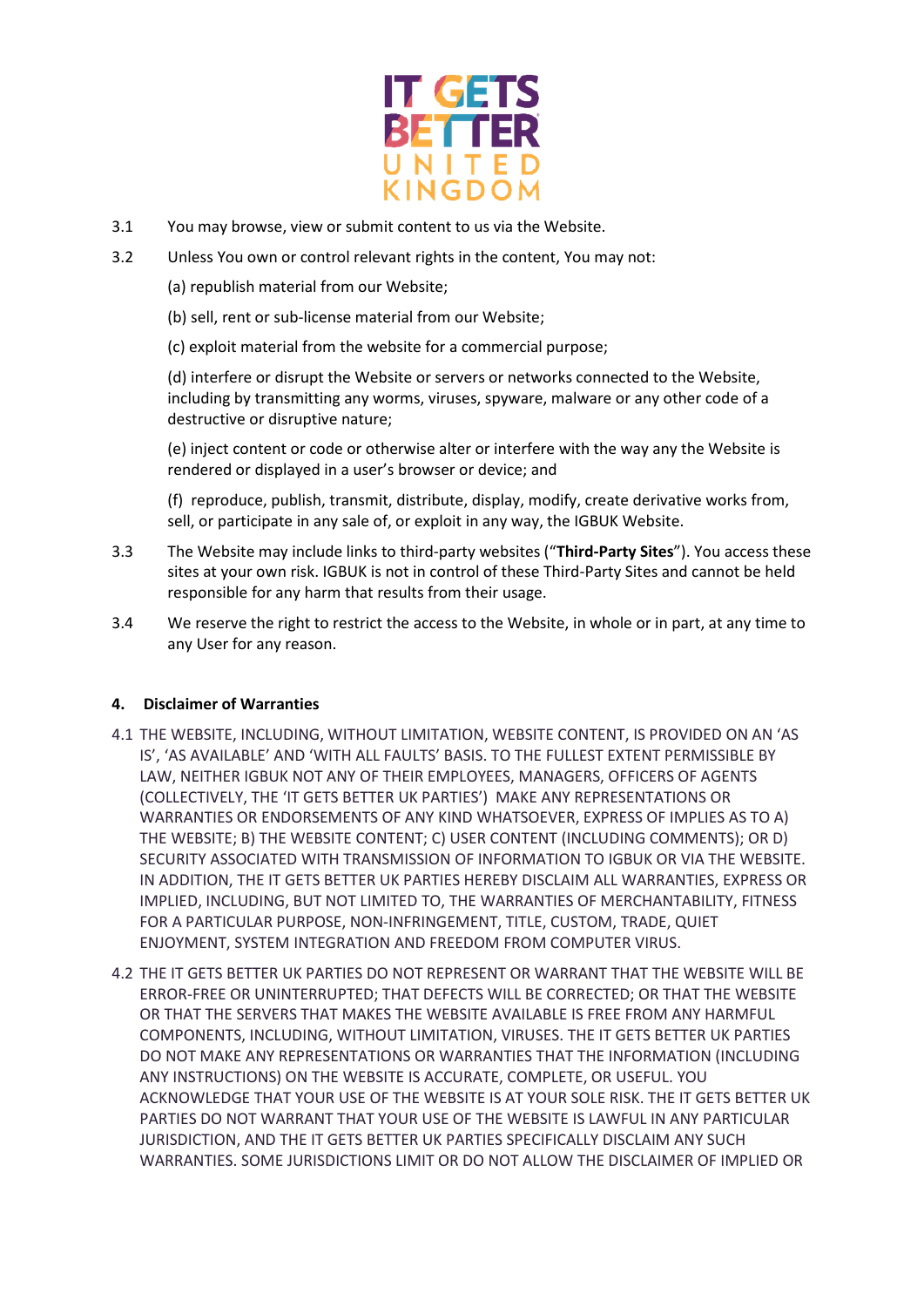

OTHER WARRANTIES SO THE ABOVE DISCLAIMER MAY NOT APPLY TO YOU TO THE EXTENT SUCH JURISDICTION'S LAW IS APPLICABLE TO YOU AND THESE TERMS OF USE.

- 4.3 BY ACCESSING OR USING THE WEBSITE YOU REPRESENT AND WARRANT THAT YOUR ACTIVITIES OCCUR OR HAVE OCCURRED IN UNITED KINGDOM AND ARE LAWFUL IN EVERY JURISDICTION WHERE YOU ACCESS OR USE THE WEBSITE.
- 4.4 THE IT GETS BETTER UK PARTIES DO NOT ENDORSE CONTENT AND SPECIFICALLY DISCLAIM ANY RESPONSIBILITY OR LIABILITY TO ANY PERSON OR ENTITY FOR ANY LOSS, DAMAGE (WHETHER ACTUAL, CONSEQUENTIAL, PUNITIVE OR OTHERWISE), INJURY, CLAIM, LIABILITY OR OTHER CAUSE OF ANY KIND OR CHARACTER BASED UPON OR RESULTING FROM ANY CONTENT.

## **5. LIMITATION AND WAIVER OF LIABILITIES**

- 5.1 UNDER NO CIRCUMSTANCES WILL THE IT GETS BETTER UK PARTIES BE LIABLE TO YOU FOR ANY LOSS OR DAMAGES OF ANY KIND (INCLUDING, WITHOUT LIMITATION, FOR ANY DIRECT, INDIRECT, ECONOMIC, EXEMPLARY, SPECIAL, PUNITIVE, INCIDENTAL OR CONSEQUENTIAL LOSSES OR DAMAGES) THAT ARE DIRECTLY OR INDIRECTLY RELATED TO:
	- A) THE WEBSITE;

B) THE WEBSITE CONTENT;

C) USER CONTENT (INCLUDING COMMENTS);

D) YOUR USE OF, INABILITY TO USE, OR THE PERFORMANCE OF THE WEBSITE;

E) ANY ACTION TAKEN IN CONNECTION WITH AN INVESTIGATION BY THE IT GETS BETTER UK PARTIES OR LAW ENFORCEMENT AUTHORITIES REGARDING YOUR OR ANY OTHER PARTY'S USE OF THE WEBSITE;

F) ANY ACTION TAKEN IN CONNECTION WITH COPYRIGHT OR OTHER INTELLECTUAL PROPERTY OWNERS;

G) ANY ERRORS OR OMISSIONS IN THE WEBSITE'S OPERATION; OR

H) ANY DAMAGE TO ANY USER'S COMPUTER, MOBILE DEVICE OR OTHER EQUIPMENT OR TECHNOLOGY INCLUDING, WITHOUT LIMITATION, DAMAGE FROM ANY SECURITY BREACH OR FROM ANY VIRUS, BUGS, TAMPERING, FRAUD, ERROR, OMISSION, INTERRUPTION, DEFECT, DELAY IN OPERATION OR TRANSMISSION, COMPUTER LINE OR NETWORK FAILURE OR ANY OTHER TECHNICAL OR OTHER MALFUNCTION, INCLUDING, WITHOUT LIMITATION, DAMAGES FOR LOST PROFITS, LOSS OF GOODWILL, LOSS OF DATA, WORK STOPPAGE, ACCURACY OF RESULTS, OR COMPUTER FAILURE OR MALFUNCTION, EVEN IF FORESEEABLE OR EVEN IF THE IT GETS BETTER UK PARTIES HAVE BEEN ADVISED OF OR SHOULD HAVE KNOWN OF THE POSSIBILITY OF SUCH DAMAGES, WHETHER IN AN ACTION OF CONTRACT, NEGLIGENCE, STRICT LIABILITY OR TORT (INCLUDING, WITHOUT LIMITATION, WHETHER CAUSED IN WHOLE OR IN PART BY NEGLIGENCE, ACTS OF GOD, TELECOMMUNICATIONS FAILURE, OR THEFT OR DESTRUCTION OF THE WEBSITE).

5.2 IN NO EVENT WILL THE IT GETS BETTER UK PARTIES BE LIABLE TO YOU OR ANYONE ELSE FOR LOSS, DAMAGE OR INJURY, INCLUDING, WITHOUT LIMITATION, DEATH OR PERSONAL INJURY.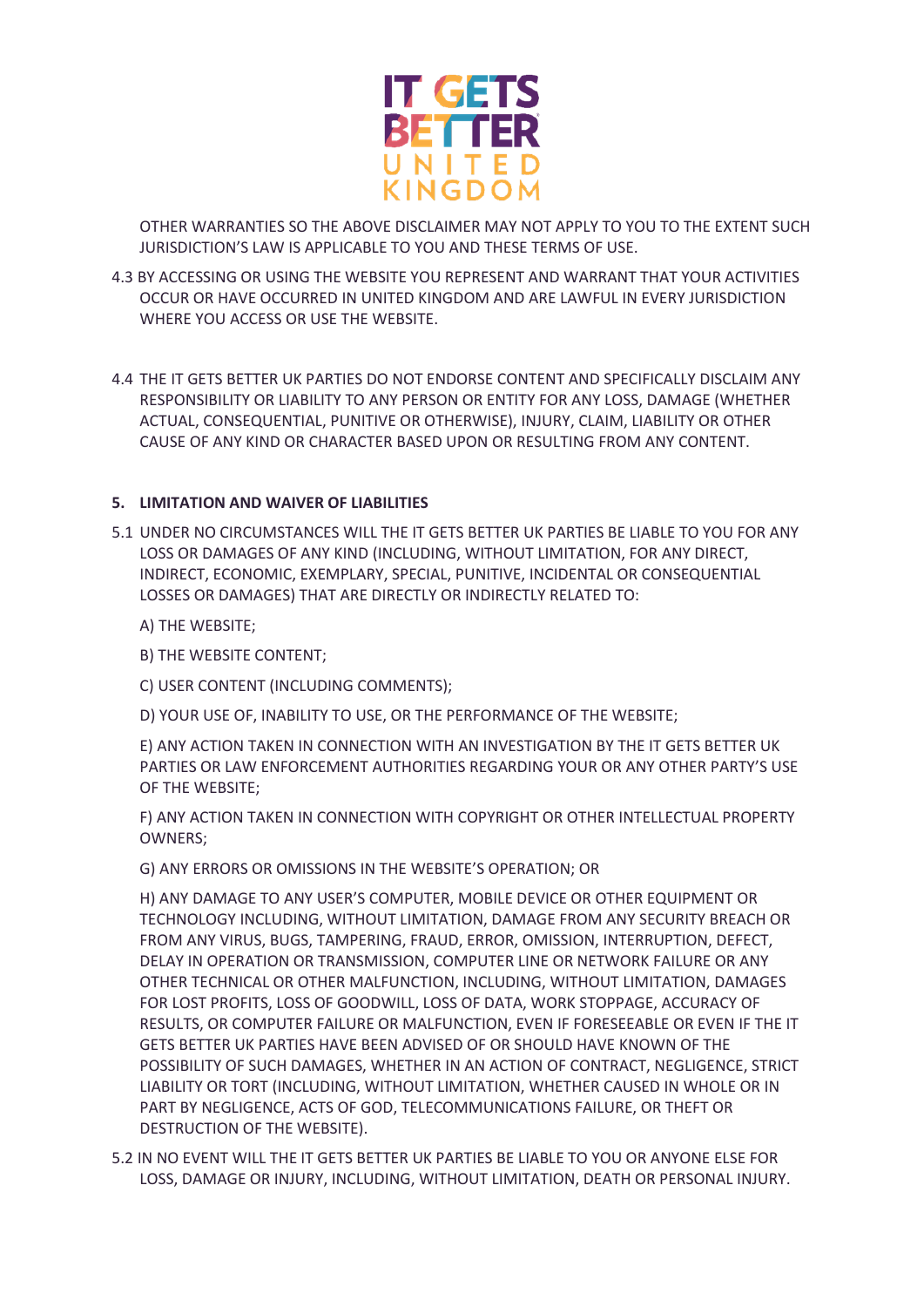

YOU EXPRESSLY ACKNOWLEDGE AND AGREE THAT SOME OF THE EVENTS, ACTIVITIES OR ACTIONS TAKEN BY YOU WHETHER IN CONNECTION WITH THE WEBSITE OR OTHERWISE CARRY CERTAIN INHERENT AND SIGNIFICANT RISKS OF PROPERTY DAMAGE, BODILY INJURY OR DEATH AND THAT YOU VOLUNTARILY ASSUME ALL KNOWN AND UNKNOWN RISKS ASSOCIATED THEREWITH EVEN IF CAUSED IN WHOLE OR IN PART BY THE ACTION OR INACTION OR NEGLIGENCE OF IGBUK OR BY THE ACTION, INACTION, OR NEGLIGENCE OF OTHERS. YOU EXPRESSLY AGREE THAT IGBUK DOES NOT ASSUME RESPONSIBILITY FOR THE SUPERVISION, PREPARATION OR CONDUCT OF ANY ACTIVITY. SOME JURISDICTIONS DO NOT ALLOW THE EXCLUSION OR LIMITATION OF INCIDENTAL OR CONSEQUENTIAL DAMAGES, SO THE ABOVE LIMITATION OR EXCLUSION MAY NOT APPLY TO YOU.

- 5.3 IN NO EVENT WILL THE IT GETS BETTER UK PARTIES' TOTAL LIABILITY TO YOU FOR ALL DAMAGES, LOSSES OR CAUSES OR ACTION EXCEED ONE HUNDRED GREAT BRITISH POUNDS (£100.00)
- 5.4 YOU AGREE THAT IN THE EVENT YOU INCUR ANY DAMAGES, LOSSES OR INJURIES THAT ARISE OUT OF IGBUK'S ACTS OR OMISSIONS, THE DAMAGES, IF ANY, CAUSED TO YOU ARE NOT IRREPARABLE OR SUFFICIENT TO ENTITLE YOU TO ANY INJUNCTION PREVENTING ANY EXPLOITATION OF ANY WEBSITE, PROPERTY, PRODUCT OR OTHER CONTENT OWNED OR CONTROLLED BY THE COMPANY PARTIES, AND YOU WILL HAVE NO RIGHTS TO ENJOIN OR RESTRAIN THE DEVELOPMENT, PRODUCTION, DISTRIBUTION, ADVERTISING, EXHIBITION OR EXPLOITATION OF ANY WEBSITE, PROPERTY, PRODUCT, OR OTHER CONTENT OWNED OR CONTROLLED BY THE IT GETS BETTER UK PARTIES.
- 5.5 IGBUK IS NOT RESPONSIBLE FOR THE ACTIONS, CONTENT, INFORMATION, OR DATA OF THIRD PARTIES, AND YOU RELEASE US, OUR DIRECTOR, OFFICERS, EMPLOYEES AND AGENTS FROM ANY CLAIMS AND DAMAGES, KNOWN AND UNKNOWN, ARISING OUT OF OR IN ANY WAY CONNECTED WITH ANY CLAIM YOU HAVE AGAINST ANY SUCH THIRD PARTIES.

# **6. Assignment**

- 6.1 You hereby agree that we may assign, transfer, sub-contract or otherwise deal with our rights and/or obligations under these Terms.
- 6.2 You may not without our prior written consent assign, transfer, sub-contract or otherwise deal with any of your rights and/or obligations under these Terms.

# **7. Severability**

- 7.1 If a provision of these terms and conditions is determined by any court or other competent authority to be unlawful and/or unenforceable, the other provisions will continue in effect.
- 7.2 If any unlawful and/or unenforceable provision of these Terms would be lawful or enforceable if part of it were deleted, that part will be deemed to be deleted, and the rest of the provision will continue in effect.

# **8. Third party rights**

8.1 A contract under these Terms is for our benefit and your benefit, and is not intended to benefit or be enforceable by any third party.